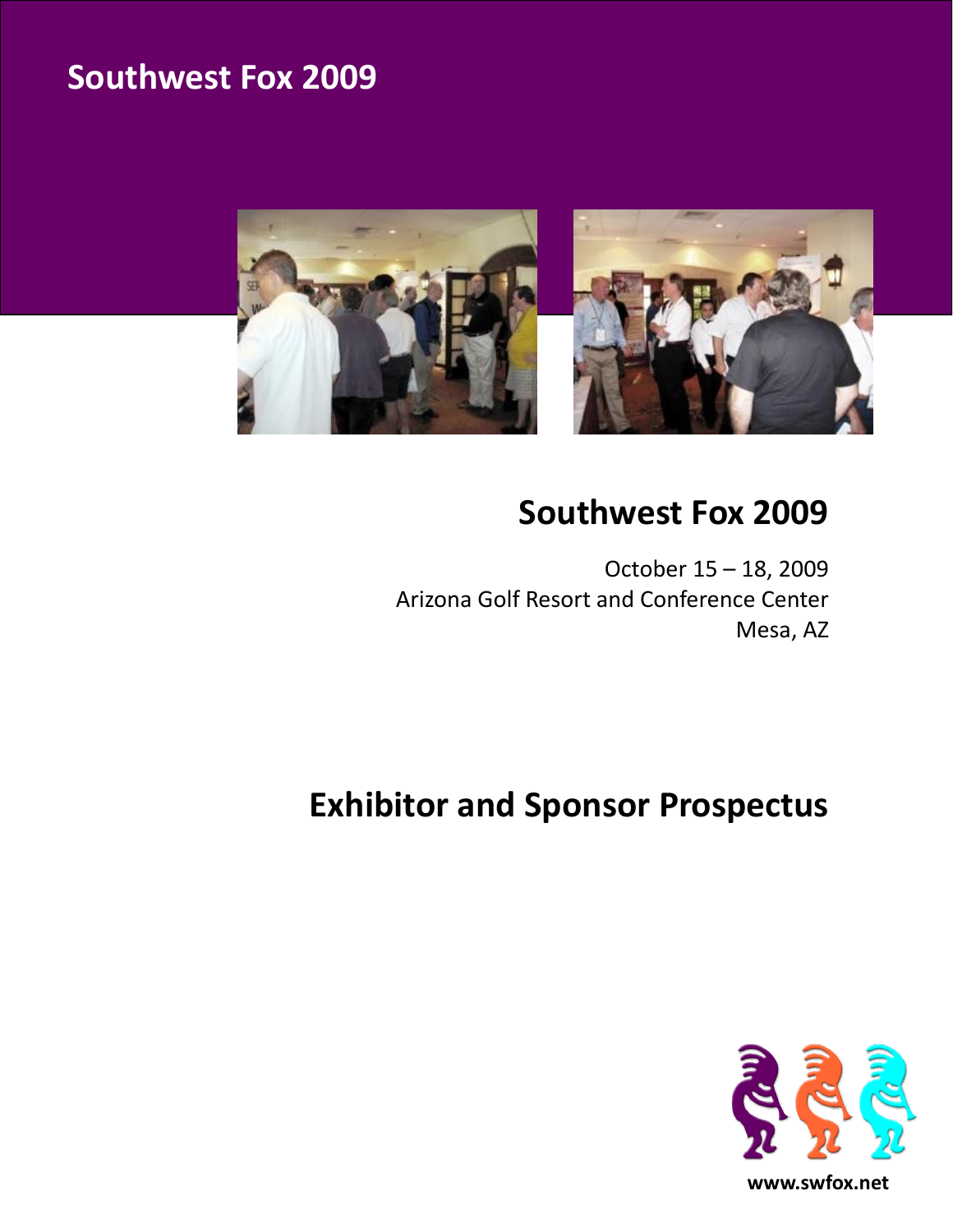### The best Visual FoxPro conference in North America gets better every year



The sixth annual Southwest Fox Conference presents the latest in Microsoft Visual FoxPro development techniques and interoperability with other technologies. Sessions are presented by the best and brightest VFP speakers, many of whom are Microsoft Most Valuable Professionals (MVPs).

This highly acclaimed and popular conference is the perfect venue for VFP developers interested in learning more about VFP, further refining their software development skills, learning how to better run a consulting firm or IT department, and being a better software craftsman.

Previous years' attendees had this to say about Southwest Fox:

*"Southwest Fox was one of the best (if not THE best) conferences I've been to! I walked away with a ton of ideas and a sense of excitement, and that hasn't happened for me at a conference in years. The speaker selection was excellent. I'm looking forward to next year's conference. (By the way, we saved \$1,100 by buying products at the conference.)"*

*"I just wanted to thank you for providing the VFP community with the crème de crème of Fox conferences. The combination of speakers and session topics was second to none for any Fox conference that I have ever been to and I have been going to Fox conferences since 1992."*

*"I have now attended every Southwest Fox conference and I will continue to set aside October for Southwest Fox. The friendly atmosphere at Southwest Fox promotes the easy exchange of ideas and development of professional relationships. Southwest Fox is of great educational value, friendly and ideal location."*



**www.swfox.net**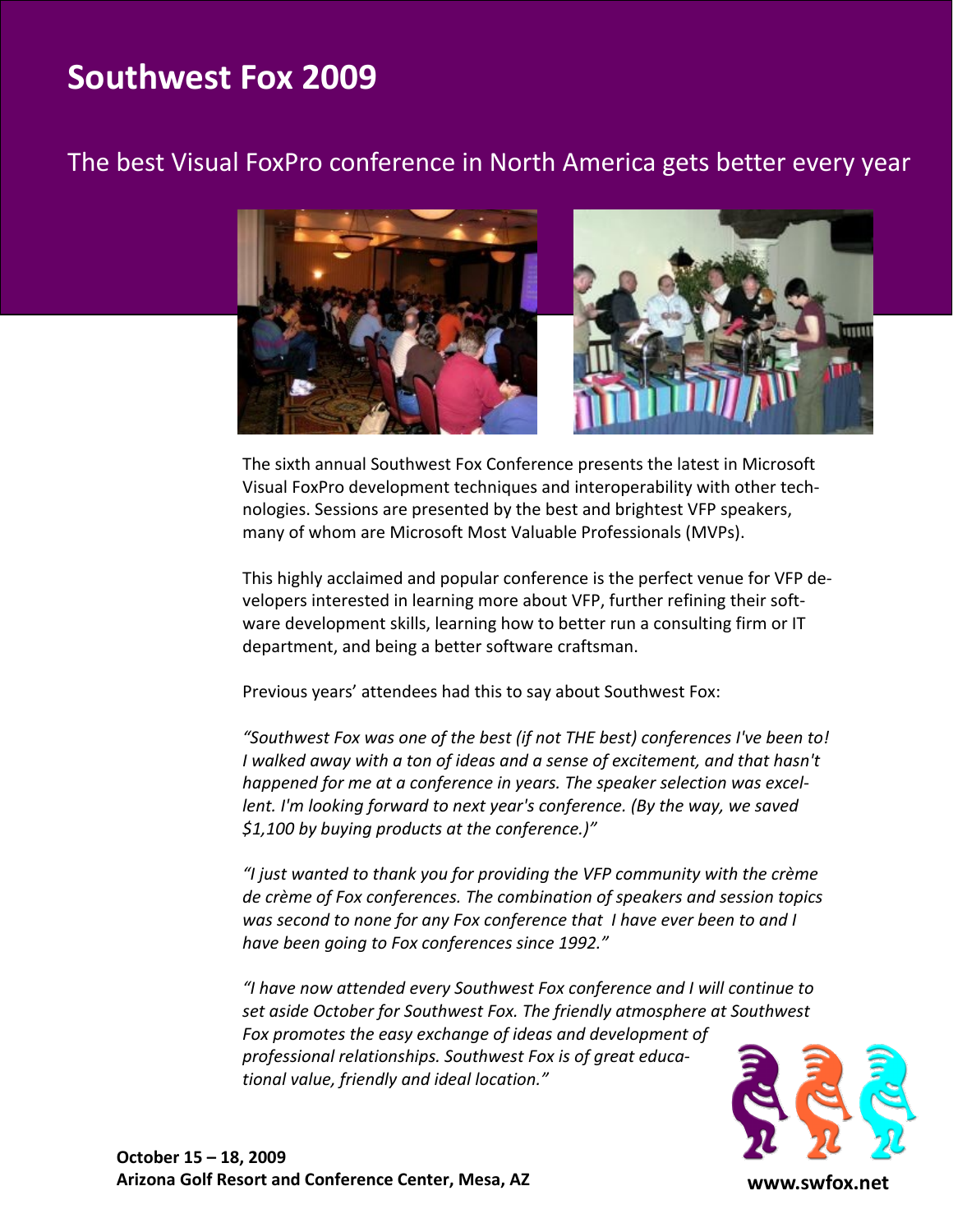### Exhibitor Opportunities



Exhibiting at Southwest Fox is a great way to get your products and services in front of potential customers. There's nothing like face-to-face contact, both at your booth and at social events, to help close the deal.

There are many benefits to exhibiting at Southwest Fox:

- Networking opportunities
- Raise brand and product awareness
- Establish profitable and long-term business relationships
- Generate leads and opportunities

Exhibition spaces are limited and book up quickly. Don't miss this ideal opportunity to showcase your organization and its products and services to the cream of the Visual FoxPro development industry.

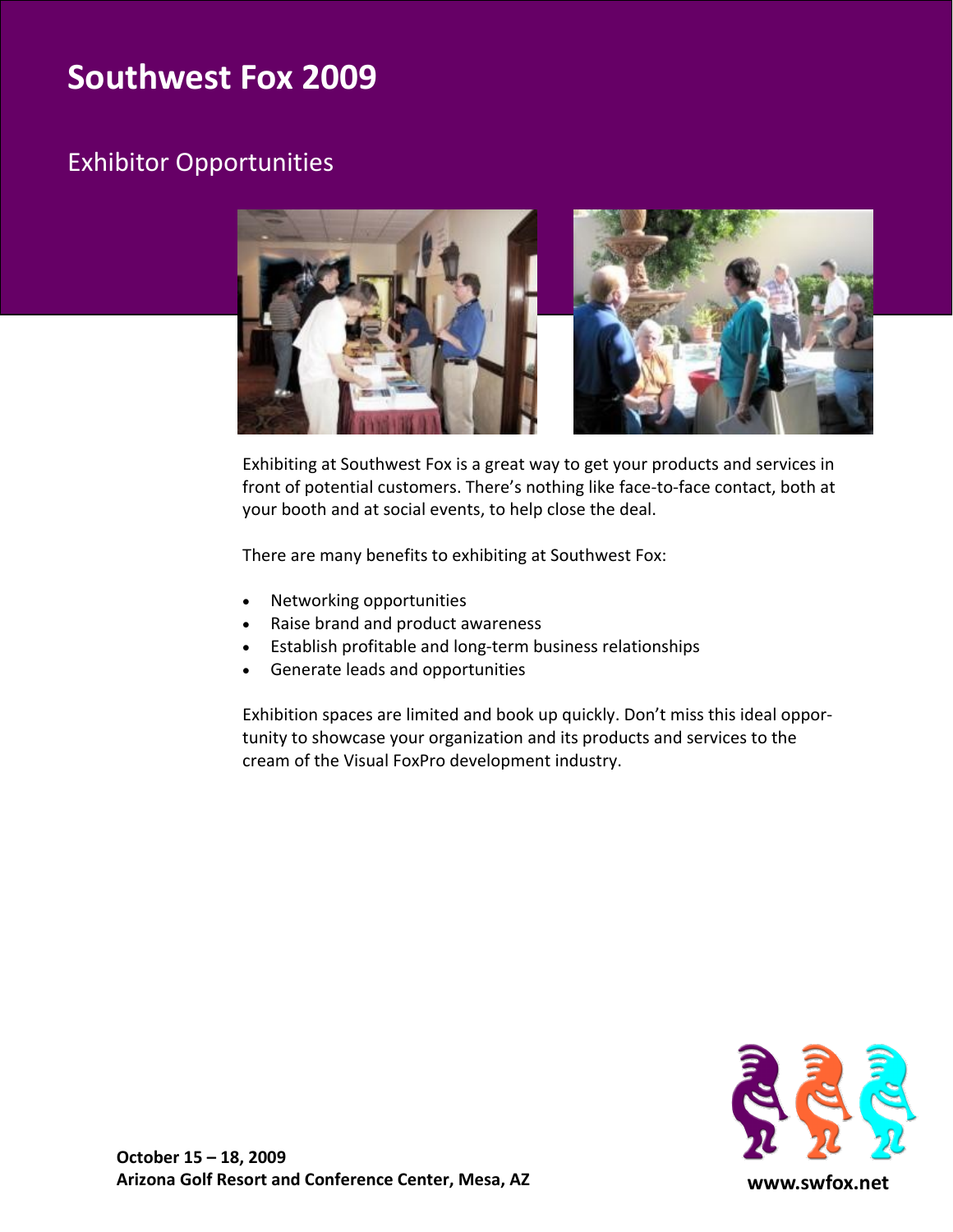### Exhibitor Packages



### **Gold Exhibitor \$1,000**

- Logo placement and link on all conference Web site pages as well as sponsors and exhibitors pages
- 10 x 10 exhibitor booth space, including draped table, electrical power, wireless Internet connection, and chair (monitors available for rent at additional cost)
- One meals-only conference pass (additional passes available for \$275)
- 75 minute vendor session
- Mention in the keynote
- Logo placement in printed conference book
- Conference bag insert

### **Silver Exhibitor \$750**



- Logo placement and link on conference Web site sponsors and exhibitors pages
- 10 x 10 exhibitor booth space, including draped table, electrical power, wireless Internet connection, and chair (monitors available for rent at additional cost)
- One meals-only conference pass (additional passes available for \$275)
- 75 minute vendor session
- Mention in the keynote
- Logo placement in printed conference book
- Conference bag insert



**www.swfox.net**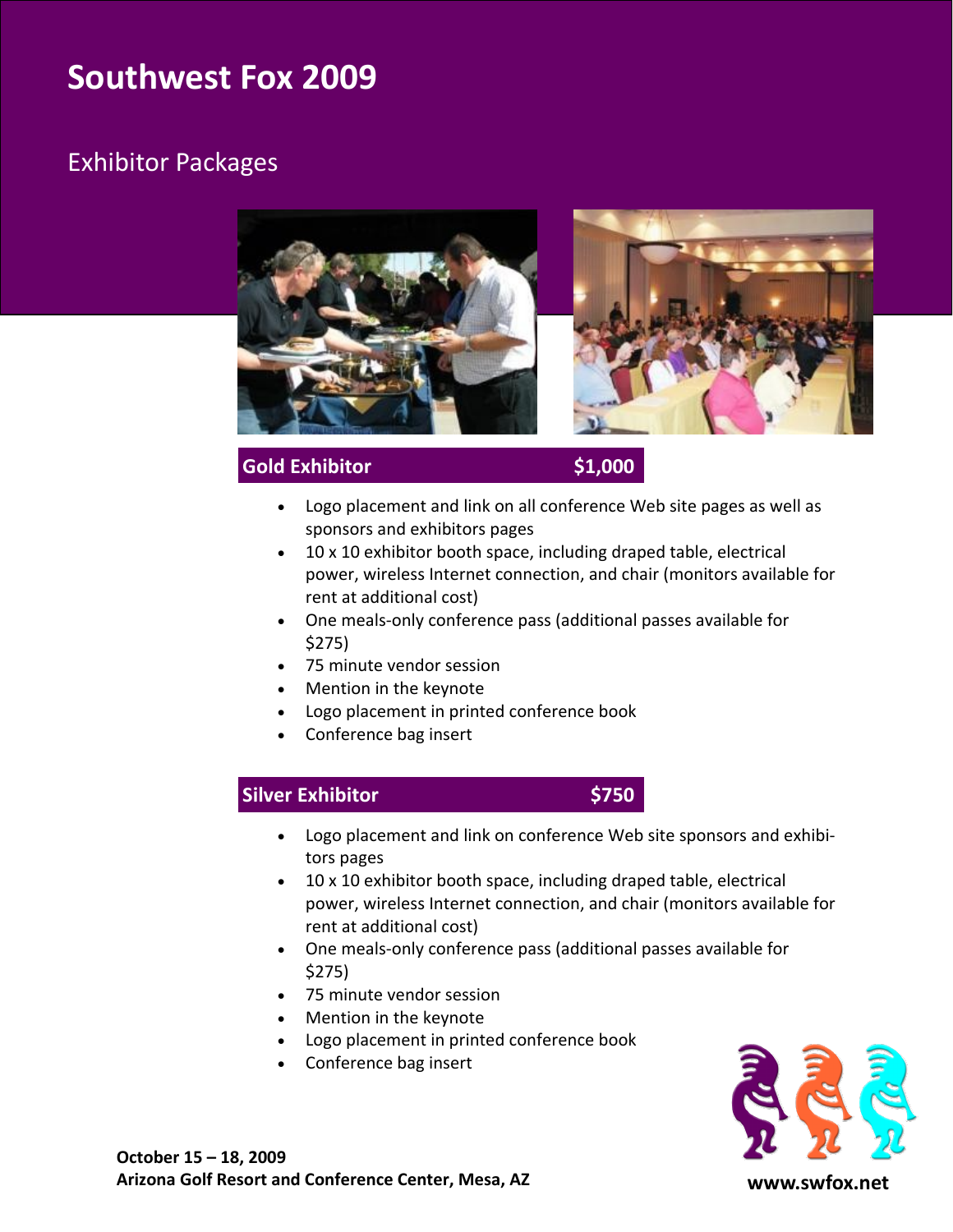### Sponsorship Packages



#### **Room Sponsor \$500**

- 6 foot banner with your logo and company name hung in a conference room
- Logo placement and link on conference Web site sponsors page
- Logo placement in printed conference book
- Mention in the keynote
- Conference bag insert

### **Bronze Sponsor \$250**

- Logo placement and link on conference Web site sponsors page
- Logo placement in printed conference book
- Mention in the keynote
- Conference bag insert